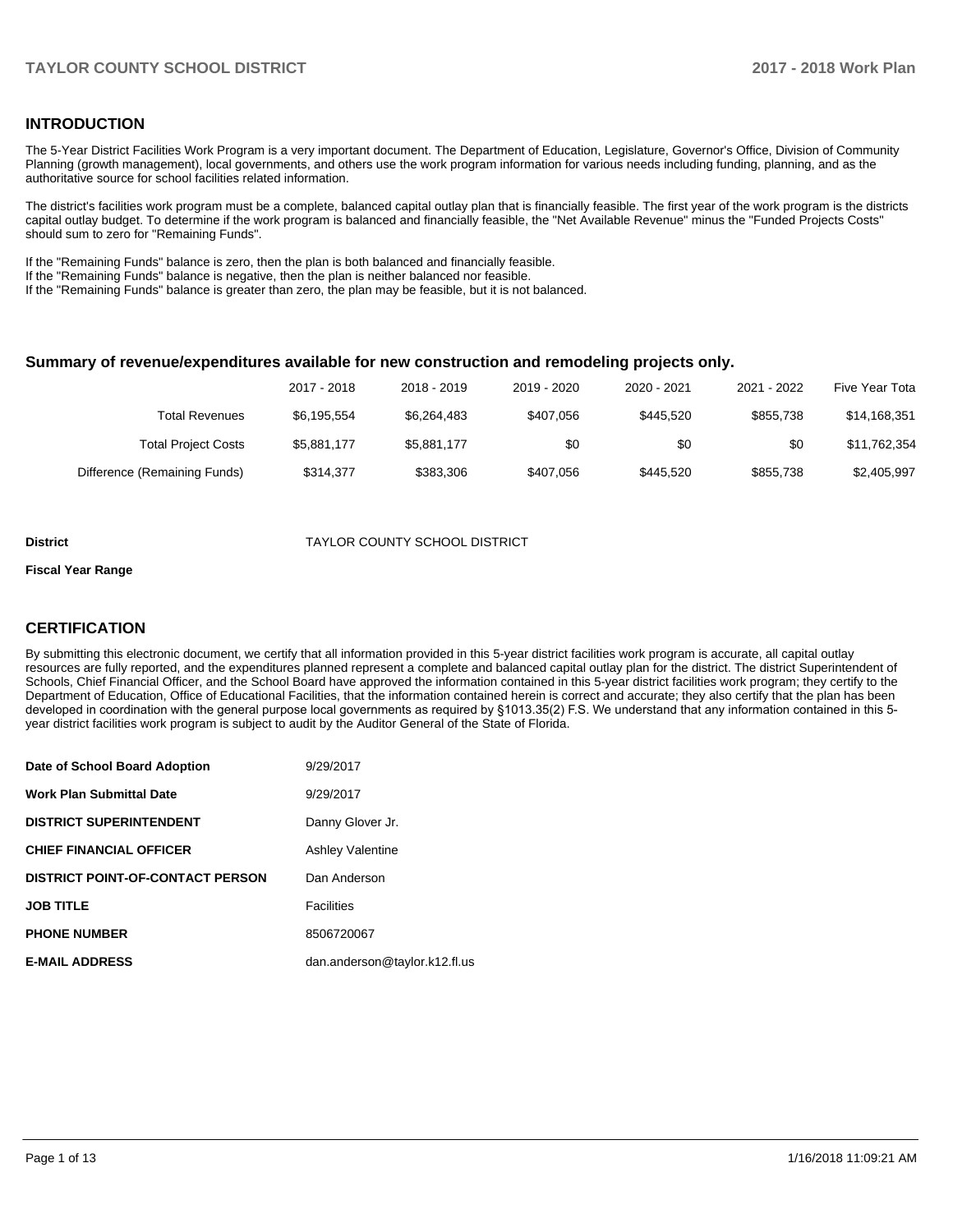# **Expenditures**

## **Expenditure for Maintenance, Repair and Renovation from 1.50-Mills and PECO**

Annually, prior to the adoption of the district school budget, each school board must prepare a tentative district facilities work program that includes a schedule of major repair and renovation projects necessary to maintain the educational and ancillary facilities of the district.

|                                  | <b>Item</b>                                                                                                                                                                                                                                                                | 2017 - 2018<br><b>Actual Budget</b> | $2018 - 2019$<br>Projected | 2019 - 2020<br>Projected | $2020 - 2021$<br>Projected | 2021 - 2022<br>Projected | <b>Total</b> |
|----------------------------------|----------------------------------------------------------------------------------------------------------------------------------------------------------------------------------------------------------------------------------------------------------------------------|-------------------------------------|----------------------------|--------------------------|----------------------------|--------------------------|--------------|
| <b>HVAC</b>                      |                                                                                                                                                                                                                                                                            | \$70,000                            | \$70,000                   | \$70,000                 | \$70,000                   | \$100,000                | \$380,000    |
| Locations:                       | ADMINISTRATION & ALTERNATIVE CENTER, FINANCE CENTER, PERRY PRIMARY, STEINHATCHEE SCHOOL, TAYLOR COUNTY<br>ELEMENTARY, TAYLOR COUNTY HEADSTART/PREK/ESE CENTER, TAYLOR COUNTY HIGH, TAYLOR COUNTY MIDDLE, TAYLOR<br>TECHNICAL INSTITUTE, TRANSPORTATION TERMINAL            |                                     |                            |                          |                            |                          |              |
| Flooring                         |                                                                                                                                                                                                                                                                            | \$15,000                            | \$15,000                   | \$15,000                 | \$15,000                   | \$35,000                 | \$95,000     |
|                                  | Locations: ADMINISTRATION & ALTERNATIVE CENTER, FINANCE CENTER, PERRY PRIMARY, STEINHATCHEE SCHOOL, TAYLOR COUNTY<br>ELEMENTARY, TAYLOR COUNTY HEADSTART/PREK/ESE CENTER, TAYLOR COUNTY HIGH, TAYLOR COUNTY MIDDLE, TAYLOR<br>TECHNICAL INSTITUTE, TRANSPORTATION TERMINAL |                                     |                            |                          |                            |                          |              |
| Roofing                          |                                                                                                                                                                                                                                                                            | \$20,000                            | \$20,000                   | \$20,000                 | \$20,000                   | \$45,000                 | \$125,000    |
|                                  | Locations: ADMINISTRATION & ALTERNATIVE CENTER, FINANCE CENTER, PERRY PRIMARY, STEINHATCHEE SCHOOL, TAYLOR COUNTY<br>ELEMENTARY, TAYLOR COUNTY HEADSTART/PREK/ESE CENTER, TAYLOR COUNTY HIGH, TAYLOR COUNTY MIDDLE, TAYLOR<br>TECHNICAL INSTITUTE, TRANSPORTATION TERMINAL |                                     |                            |                          |                            |                          |              |
| Safety to Life                   |                                                                                                                                                                                                                                                                            | \$15,000                            | \$15,000                   | \$15,000                 | \$15,000                   | \$30,000                 | \$90,000     |
|                                  | Locations: ADMINISTRATION & ALTERNATIVE CENTER, FINANCE CENTER, PERRY PRIMARY, STEINHATCHEE SCHOOL, TAYLOR COUNTY<br>ELEMENTARY, TAYLOR COUNTY HEADSTART/PREK/ESE CENTER, TAYLOR COUNTY HIGH, TAYLOR COUNTY MIDDLE, TAYLOR<br>TECHNICAL INSTITUTE, TRANSPORTATION TERMINAL |                                     |                            |                          |                            |                          |              |
| Fencing                          |                                                                                                                                                                                                                                                                            | \$10,000                            | \$10,000                   | \$10,000                 | \$10,000                   | \$20,000                 | \$60,000     |
|                                  | Locations: ADMINISTRATION & ALTERNATIVE CENTER, FINANCE CENTER, PERRY PRIMARY, STEINHATCHEE SCHOOL, TAYLOR COUNTY<br>ELEMENTARY, TAYLOR COUNTY HEADSTART/PREK/ESE CENTER, TAYLOR COUNTY HIGH, TAYLOR COUNTY MIDDLE, TAYLOR<br>TECHNICAL INSTITUTE, TRANSPORTATION TERMINAL |                                     |                            |                          |                            |                          |              |
| Parking                          |                                                                                                                                                                                                                                                                            | \$12,000                            | \$12,000                   | \$12,000                 | \$12,000                   | \$20,000                 | \$68,000     |
|                                  | Locations: ADMINISTRATION & ALTERNATIVE CENTER, FINANCE CENTER, PERRY PRIMARY, STEINHATCHEE SCHOOL, TAYLOR COUNTY<br>ELEMENTARY, TAYLOR COUNTY HEADSTART/PREK/ESE CENTER, TAYLOR COUNTY HIGH, TAYLOR COUNTY MIDDLE, TAYLOR<br>TECHNICAL INSTITUTE, TRANSPORTATION TERMINAL |                                     |                            |                          |                            |                          |              |
| Electrical                       |                                                                                                                                                                                                                                                                            | \$20,000                            | \$20,000                   | \$20,000                 | \$20,000                   | \$40,000                 | \$120,000    |
| Locations:                       | ADMINISTRATION & ALTERNATIVE CENTER. FINANCE CENTER. PERRY PRIMARY. STEINHATCHEE SCHOOL. TAYLOR COUNTY<br>ELEMENTARY, TAYLOR COUNTY HEADSTART/PREK/ESE CENTER, TAYLOR COUNTY HIGH, TAYLOR COUNTY MIDDLE, TAYLOR<br>TECHNICAL INSTITUTE, TRANSPORTATION TERMINAL            |                                     |                            |                          |                            |                          |              |
| Fire Alarm                       |                                                                                                                                                                                                                                                                            | \$20,000                            | \$20,000                   | \$20,000                 | \$20,000                   | \$20,000                 | \$100,000    |
| Locations:                       | ADMINISTRATION & ALTERNATIVE CENTER, FINANCE CENTER, PERRY PRIMARY, STEINHATCHEE SCHOOL, TAYLOR COUNTY<br>ELEMENTARY, TAYLOR COUNTY HEADSTART/PREK/ESE CENTER, TAYLOR COUNTY HIGH, TAYLOR COUNTY MIDDLE, TAYLOR<br>TECHNICAL INSTITUTE, TRANSPORTATION TERMINAL            |                                     |                            |                          |                            |                          |              |
| Telephone/Intercom System        |                                                                                                                                                                                                                                                                            | \$10,000                            | \$10,000                   | \$10,000                 | \$10,000                   | \$10,000                 | \$50,000     |
|                                  | Locations: ADMINISTRATION & ALTERNATIVE CENTER, FINANCE CENTER, PERRY PRIMARY, STEINHATCHEE SCHOOL, TAYLOR COUNTY<br>ELEMENTARY, TAYLOR COUNTY HEADSTART/PREK/ESE CENTER, TAYLOR COUNTY HIGH, TAYLOR COUNTY MIDDLE, TAYLOR<br>TECHNICAL INSTITUTE, TRANSPORTATION TERMINAL |                                     |                            |                          |                            |                          |              |
| <b>Closed Circuit Television</b> |                                                                                                                                                                                                                                                                            | \$15,000                            | \$15,000                   | \$15,000                 | \$15,000                   | \$15,000                 | \$75,000     |
|                                  | Locations: ADMINISTRATION & ALTERNATIVE CENTER, FINANCE CENTER, PERRY PRIMARY, STEINHATCHEE SCHOOL, TAYLOR COUNTY<br>ELEMENTARY, TAYLOR COUNTY HEADSTART/PREK/ESE CENTER, TAYLOR COUNTY HIGH, TAYLOR COUNTY MIDDLE, TAYLOR<br>TECHNICAL INSTITUTE, TRANSPORTATION TERMINAL |                                     |                            |                          |                            |                          |              |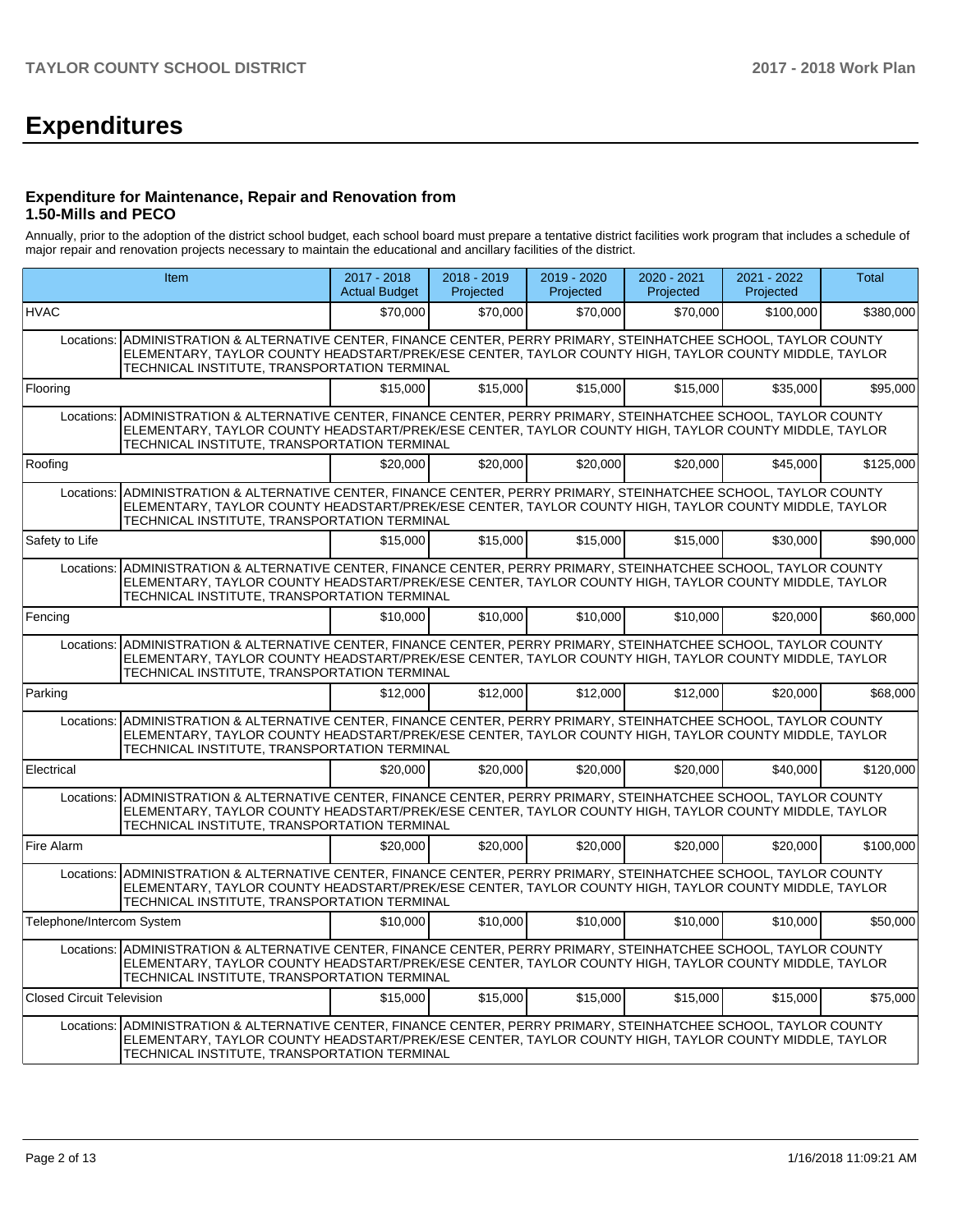| Paint                                                                                                                                                                                                                                                                       |                                                                                                                                                                                                                                                                             | \$15,000  | \$15,000  | \$15,000  | \$15,000  | \$15,000  | \$75,000    |  |  |  |
|-----------------------------------------------------------------------------------------------------------------------------------------------------------------------------------------------------------------------------------------------------------------------------|-----------------------------------------------------------------------------------------------------------------------------------------------------------------------------------------------------------------------------------------------------------------------------|-----------|-----------|-----------|-----------|-----------|-------------|--|--|--|
|                                                                                                                                                                                                                                                                             | Locations:  ADMINISTRATION & ALTERNATIVE CENTER, FINANCE CENTER, PERRY PRIMARY, STEINHATCHEE SCHOOL, TAYLOR COUNTY<br>ELEMENTARY, TAYLOR COUNTY HEADSTART/PREK/ESE CENTER, TAYLOR COUNTY HIGH, TAYLOR COUNTY MIDDLE, TAYLOR<br>TECHNICAL INSTITUTE, TRANSPORTATION TERMINAL |           |           |           |           |           |             |  |  |  |
| \$80,000<br>\$80,000<br>\$80,000<br>\$80,000<br>Maintenance/Repair                                                                                                                                                                                                          |                                                                                                                                                                                                                                                                             |           |           |           |           | \$130,000 | \$450,000   |  |  |  |
| Locations:  ADMINISTRATION & ALTERNATIVE CENTER, FINANCE CENTER, PERRY PRIMARY, STEINHATCHEE SCHOOL, TAYLOR COUNTY<br>ELEMENTARY, TAYLOR COUNTY HEADSTART/PREK/ESE CENTER, TAYLOR COUNTY HIGH, TAYLOR COUNTY MIDDLE, TAYLOR<br>TECHNICAL INSTITUTE, TRANSPORTATION TERMINAL |                                                                                                                                                                                                                                                                             |           |           |           |           |           |             |  |  |  |
|                                                                                                                                                                                                                                                                             | Sub Total:                                                                                                                                                                                                                                                                  | \$302,000 | \$302,000 | \$302,000 | \$302,000 | \$480,000 | \$1,688,000 |  |  |  |

| PECO Maintenance Expenditures | \$87,987  | \$87,987  | \$87,987  | \$87,987  | \$87,987  | \$439,935   |
|-------------------------------|-----------|-----------|-----------|-----------|-----------|-------------|
| 1.50 Mill Sub Total:          | \$249.013 | \$249.013 | \$249.013 | \$249.013 | \$467,013 | \$1.463.065 |

| Other Items                                                                                                                                                                                                                                                                      | 2017 - 2018<br><b>Actual Budget</b> | $2018 - 2019$<br>Projected | 2019 - 2020<br>Projected | $2020 - 2021$<br>Projected | $2021 - 2022$<br>Projected | <b>Total</b> |  |  |  |
|----------------------------------------------------------------------------------------------------------------------------------------------------------------------------------------------------------------------------------------------------------------------------------|-------------------------------------|----------------------------|--------------------------|----------------------------|----------------------------|--------------|--|--|--|
| Furniture and Instructional Equipment                                                                                                                                                                                                                                            | \$35,000                            | \$35,000                   | \$35,000                 | \$35,000                   | \$75,000                   | \$215,000    |  |  |  |
| Locations ADMINISTRATION & ALTERNATIVE CENTER, FINANCE CENTER, PERRY PRIMARY, STEINHATCHEE SCHOOL, TAYLOR COUNTY<br>ELEMENTARY, TAYLOR COUNTY HEADSTART/PREK/ESE CENTER, TAYLOR COUNTY HIGH, TAYLOR COUNTY MIDDLE, TAYLOR<br><b>TECHNICAL INSTITUTE, TRANSPORTATION TERMINAL</b> |                                     |                            |                          |                            |                            |              |  |  |  |
| Total:I                                                                                                                                                                                                                                                                          | \$337,000                           | \$337,000                  | \$337,000                | \$337,000                  | \$555,000                  | \$1,903,000  |  |  |  |

## **Local 1.50 Mill Expenditure For Maintenance, Repair and Renovation**

Anticipated expenditures expected from local funding sources over the years covered by the current work plan.

| Item                                                         | 2017 - 2018<br><b>Actual Budget</b> | $2018 - 2019$<br>Projected | $2019 - 2020$<br>Projected | $2020 - 2021$<br>Projected | 2021 - 2022<br>Projected | <b>Total</b> |
|--------------------------------------------------------------|-------------------------------------|----------------------------|----------------------------|----------------------------|--------------------------|--------------|
| Remaining Maint and Repair from 1.5 Mills                    | \$249,013                           | \$249,013                  | \$249,013                  | \$249,013                  | \$467,013                | \$1,463,065  |
| Maintenance/Repair Salaries                                  | \$180,000                           | \$180,000                  | \$180,000                  | \$180,000                  | \$180,000                | \$900,000    |
| <b>School Bus Purchases</b>                                  | \$0 <sub>1</sub>                    | \$0                        | \$0                        | \$0                        | \$500,000                | \$500,000    |
| Other Vehicle Purchases                                      | \$35,000                            | \$0                        | \$0                        | \$0                        | \$0                      | \$35,000     |
| Capital Outlay Equipment                                     | \$20,000                            | \$30,000                   | \$40,000                   | \$50,000                   | \$100,000                | \$240,000    |
| Rent/Lease Payments                                          | \$0                                 | \$0                        | \$0                        | \$0                        | \$0                      | \$0          |
| <b>COP Debt Service</b>                                      | \$0                                 | \$0                        | \$0                        | \$0                        | \$0                      | \$0          |
| Rent/Lease Relocatables                                      | \$12,000                            | \$0                        | \$0                        | \$0                        | \$0                      | \$12,000     |
| Environmental Problems                                       | \$0                                 | \$0                        | \$0                        | \$0                        | \$0                      | \$0          |
| ls.1011.14 Debt Service                                      | \$0                                 | \$0                        | \$0                        | \$0                        | \$0                      | \$0          |
| Special Facilities Construction Account                      | \$0                                 | \$0                        | \$0                        | \$0                        | \$0                      | \$0          |
| Premiums for Property Casualty Insurance - 1011.71<br>(4a,b) | \$95,000                            | \$95,000                   | \$95,000                   | \$95,000                   | \$95,000                 | \$475,000    |
| Qualified School Construction Bonds (QSCB)                   | \$0                                 | \$0                        | \$0                        | \$0                        | \$0                      | \$0          |
| Qualified Zone Academy Bonds (QZAB)                          | \$0                                 | \$0                        | \$0                        | \$0                        | \$0                      | \$0          |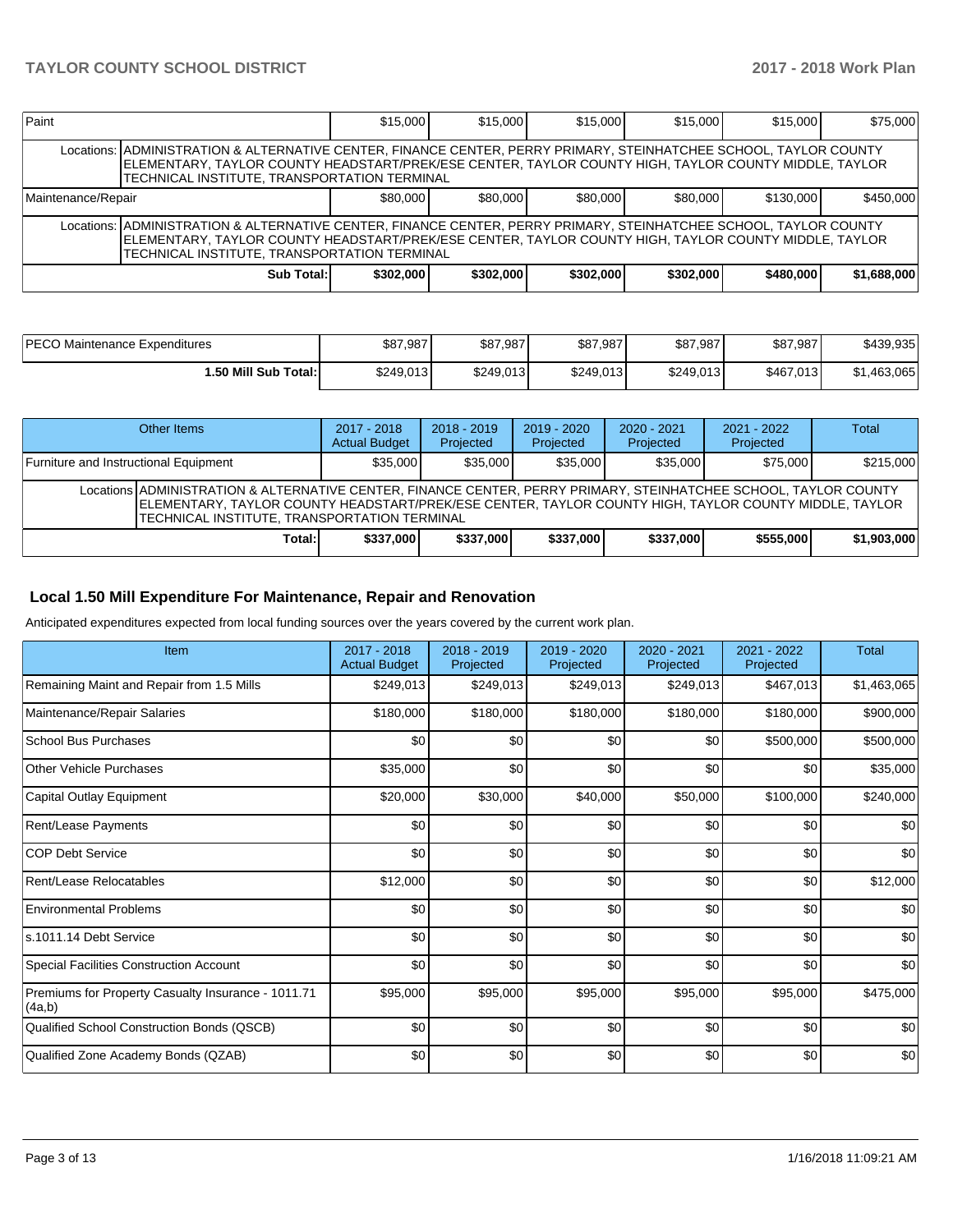| Technology upgrades districtwide | \$200.000 | \$200,000 | \$200,000 | \$200,000 | \$200,000   | \$1,000,000 |
|----------------------------------|-----------|-----------|-----------|-----------|-------------|-------------|
| Local Expenditure Totals: I      | \$791.013 | \$754.013 | \$764.013 | \$774.013 | \$1.542.013 | \$4,625,065 |

## **Revenue**

## **1.50 Mill Revenue Source**

Schedule of Estimated Capital Outlay Revenue from each currently approved source which is estimated to be available for expenditures on the projects included in the tentative district facilities work program. All amounts are NET after considering carryover balances, interest earned, new COP's, 1011.14 and 1011.15 loans, etc. Districts cannot use 1.5-Mill funds for salaries except for those explicitly associated with maintenance/repair projects. (1011.71 (5), F.S.)

| Item                                                                                | Fund | $2017 - 2018$<br><b>Actual Value</b> | $2018 - 2019$<br>Projected | $2019 - 2020$<br>Projected | $2020 - 2021$<br>Projected | 2021 - 2022<br>Projected | <b>Total</b>    |
|-------------------------------------------------------------------------------------|------|--------------------------------------|----------------------------|----------------------------|----------------------------|--------------------------|-----------------|
| $(1)$ Non-exempt property<br>lassessed valuation                                    |      | \$1,391,178,763                      | \$1,435,530,292            | \$1,475,451,850            | \$1,525,107,541            | \$1,577,641,689          | \$7,404,910,135 |
| $(2)$ The Millege projected for<br>discretionary capital outlay per<br>ls.1011.71   |      | 0.75                                 | 0.75                       | 0.75                       | 0.75                       | 1.50                     |                 |
| $(3)$ Full value of the 1.50-Mill<br>discretionary capital outlay per<br>ls.1011.71 |      | \$2,337,180                          | \$2,411,691                | \$2,478,759                | \$2,562,181                | \$2,650,438              | \$12,440,249    |
| $(4)$ Value of the portion of the 1.50<br>-Mill ACTUALLY levied                     | 370  | \$1.001.649                          | \$1,033,582                | \$1,062,325                | \$1,098,077                | \$2,271,804              | \$6,467,437     |
| $(5)$ Difference of lines $(3)$ and $(4)$                                           |      | \$1,335,531                          | \$1,378,109                | \$1,416,434                | \$1,464,104                | \$378,634                | \$5,972,812     |

## **PECO Revenue Source**

The figure in the row designated "PECO Maintenance" will be subtracted from funds available for new construction because PECO maintenance dollars cannot be used for new construction.

| <b>Item</b>                          | Fund         | 2017 - 2018<br><b>Actual Budget</b> | $2018 - 2019$<br>Projected | 2019 - 2020<br>Projected | 2020 - 2021<br>Projected | 2021 - 2022<br>Projected | Total     |
|--------------------------------------|--------------|-------------------------------------|----------------------------|--------------------------|--------------------------|--------------------------|-----------|
| <b>IPECO New Construction</b>        | 340 <b>I</b> | \$0                                 | \$0                        | \$5,003                  | \$17,715                 | \$22,206                 | \$44,924  |
| <b>PECO Maintenance Expenditures</b> |              | \$87.987                            | \$87,987                   | \$87.987                 | \$87.987                 | \$87.987                 | \$439,935 |
|                                      |              | \$87,987                            | \$87,987                   | \$92.990                 | \$105,702                | \$110.193                | \$484.859 |

## **CO & DS Revenue Source**

Revenue from Capital Outlay and Debt Service funds.

| Item                                      | Fund | $2017 - 2018$<br><b>Actual Budget</b> | $2018 - 2019$<br>Projected | $2019 - 2020$<br>Projected | $2020 - 2021$<br>Projected | $2021 - 2022$<br>Projected | <b>Total</b> |
|-------------------------------------------|------|---------------------------------------|----------------------------|----------------------------|----------------------------|----------------------------|--------------|
| ICO & DS Cash Flow-through<br>Distributed | 360  | \$102.799                             | \$102.799                  | \$102.799                  | \$102.799                  | \$102.799                  | \$513.995    |
| ICO & DS Interest on<br>Undistributed CO  | 360  | \$942                                 | \$942                      | \$942                      | \$942                      | \$942                      | \$4,710      |
|                                           |      | \$103,741                             | \$103,741                  | \$103,741                  | \$103,741                  | \$103,741                  | \$518,705    |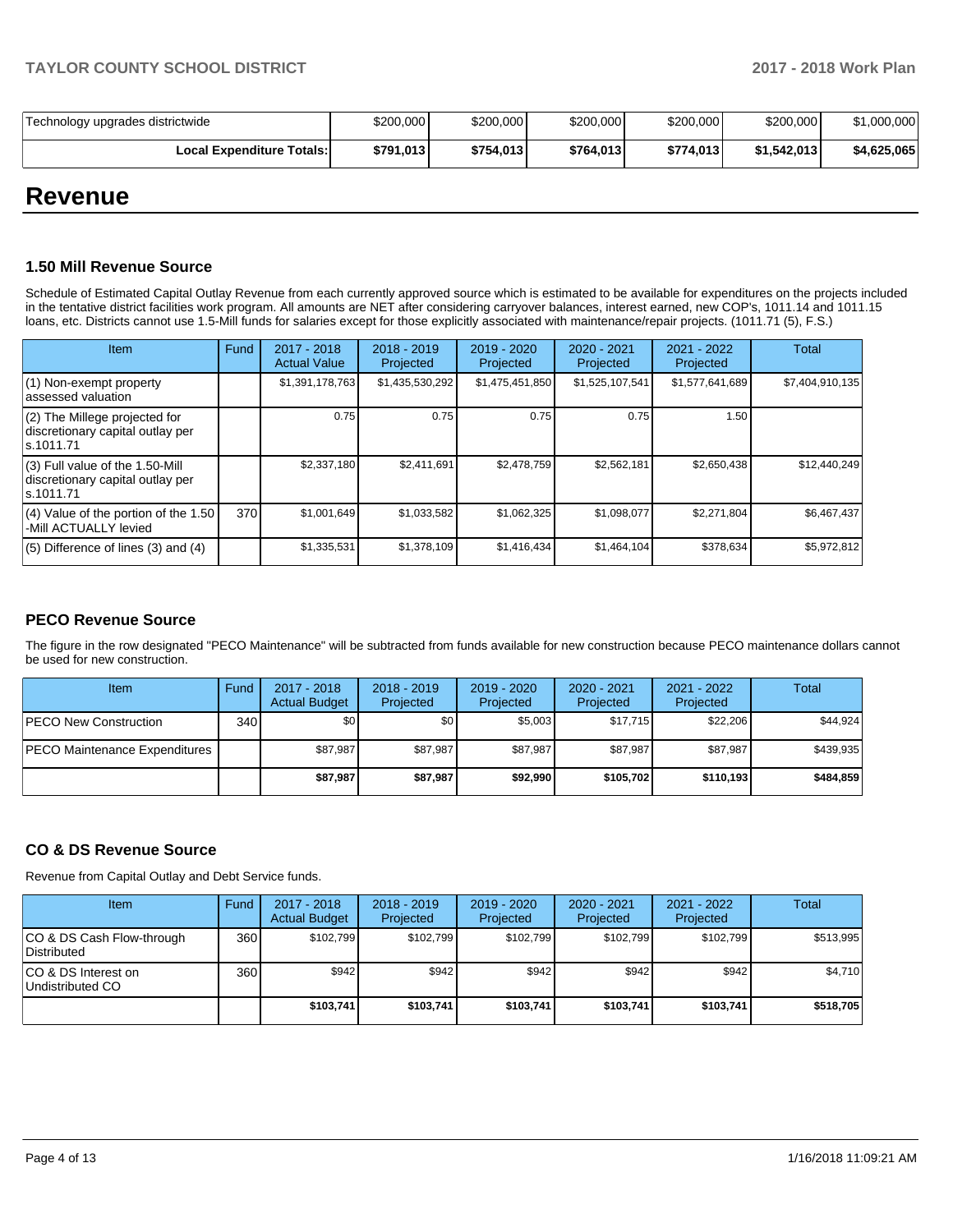## **Fair Share Revenue Source**

Nothing reported for this section. All legally binding commitments for proportionate fair-share mitigation for impacts on public school facilities must be included in the 5-year district work program.

## **Sales Surtax Referendum**

Specific information about any referendum for a 1-cent or 1/2-cent surtax referendum during the previous year.

**Did the school district hold a surtax referendum during the past fiscal year 2016 - 2017?**

No

## **Additional Revenue Source**

Any additional revenue sources

| Item                                                                                                   | $2017 - 2018$<br><b>Actual Value</b> | $2018 - 2019$<br>Projected | 2019 - 2020<br>Projected | 2020 - 2021<br>Projected | 2021 - 2022<br>Projected | <b>Total</b> |
|--------------------------------------------------------------------------------------------------------|--------------------------------------|----------------------------|--------------------------|--------------------------|--------------------------|--------------|
| Proceeds from a s.1011.14/15 F.S. Loans                                                                | \$0                                  | \$0                        | \$0                      | \$0                      | \$0                      | \$0          |
| District Bonds - Voted local bond<br>referendum proceeds per s.9, Art VII<br><b>State Constitution</b> | \$0                                  | \$0                        | \$0                      | \$0                      | \$0                      | \$0          |
| Proceeds from Special Act Bonds                                                                        | \$0                                  | \$0                        | \$0                      | \$0                      | \$0                      | \$0          |
| Estimated Revenue from CO & DS Bond<br>Sale                                                            | \$0                                  | \$0                        | \$0                      | \$0                      | \$0                      | \$0          |
| Proceeds from Voted Capital<br>Improvements millage                                                    | \$0                                  | \$0                        | \$0                      | \$0                      | \$0                      | \$0          |
| Other Revenue for Other Capital Projects                                                               | \$0                                  | \$0                        | \$0                      | \$0                      | \$0                      | \$0          |
| Proceeds from 1/2 cent sales surtax<br>authorized by school board                                      | \$0                                  | \$0                        | \$0                      | \$0                      | \$0                      | \$0          |
| Proceeds from local governmental<br>infrastructure sales surtax                                        | \$0                                  | \$0                        | \$0                      | \$0                      | \$0                      | \$0          |
| Proceeds from Certificates of<br>Participation (COP's) Sale                                            | \$0                                  | \$0                        | \$0                      | \$0                      | \$0                      | \$0          |
| Classrooms First Bond proceeds amount<br>authorized in FY 1997-98                                      | \$0                                  | \$0                        | \$0                      | \$0                      | \$0                      | \$0          |
| <b>Classrooms for Kids</b>                                                                             | \$0                                  | \$0                        | \$0                      | \$0                      | \$0                      | \$0          |
| <b>District Equity Recognition</b>                                                                     | \$0                                  | \$0                        | \$0                      | \$0                      | \$0                      | \$0          |
| <b>Federal Grants</b>                                                                                  | \$0                                  | \$0                        | \$0                      | \$0                      | \$0                      | \$0          |
| Proportionate share mitigation (actual<br>cash revenue only, not in kind donations)                    | \$0                                  | \$0                        | \$0                      | \$0                      | \$0                      | \$0          |
| Impact fees received                                                                                   | \$0                                  | \$0                        | \$0                      | \$0                      | \$0                      | \$0          |
| Private donations                                                                                      | \$0                                  | \$0                        | \$0                      | \$0                      | \$0                      | \$0          |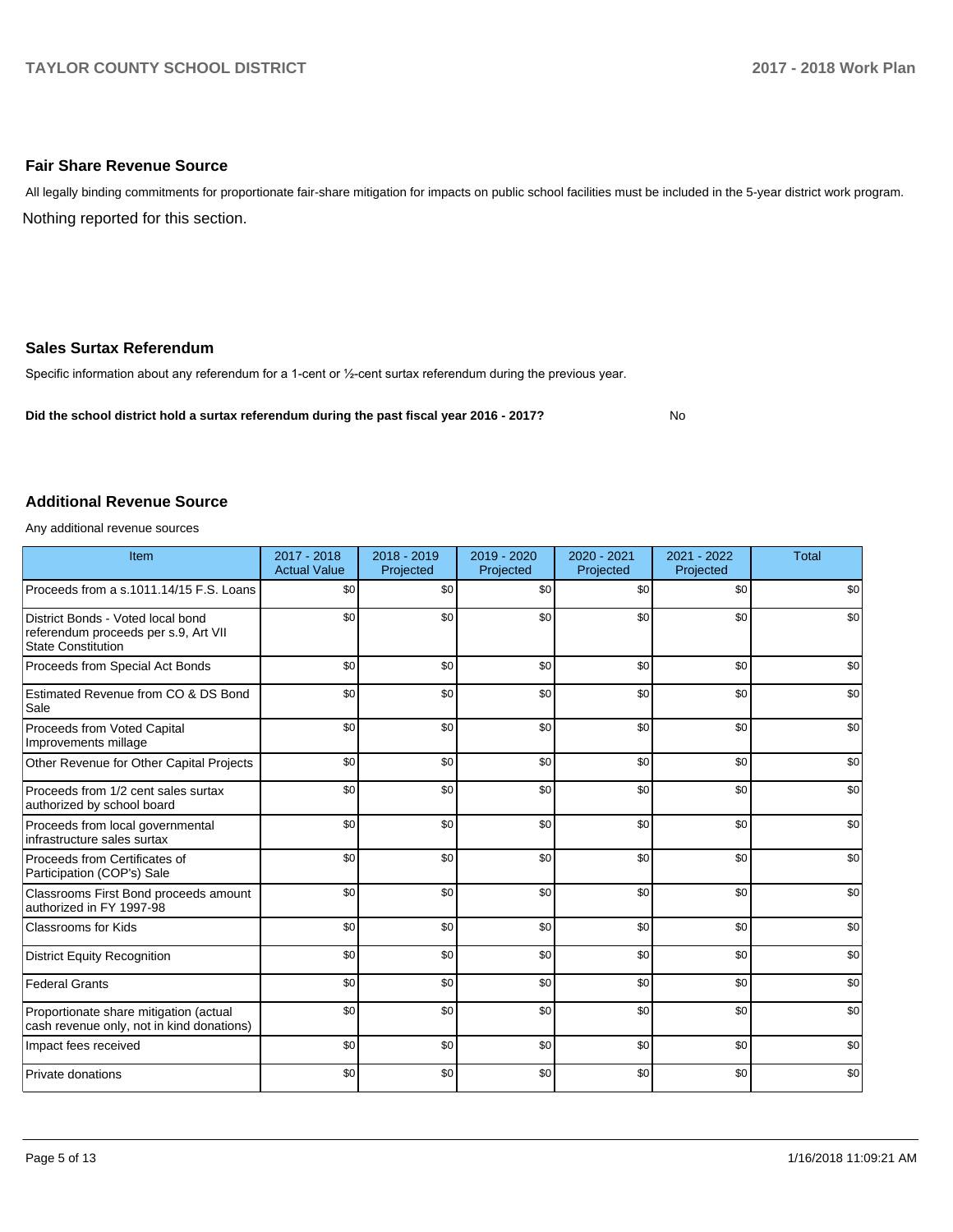## **TAYLOR COUNTY SCHOOL DISTRICT 2017 - 2018 Work Plan**

| Grants from local governments or not-for-<br>profit organizations                                                         | \$0         | \$0         | \$0 | \$0 | \$0 | \$0          |
|---------------------------------------------------------------------------------------------------------------------------|-------------|-------------|-----|-----|-----|--------------|
| Interest, Including Profit On Investment                                                                                  | \$0         | \$0         | \$0 | \$0 | \$0 | \$0          |
| Revenue from Bonds pledging proceeds<br>from 1 cent or 1/2 cent Sales Surtax                                              | \$0         | \$0         | \$0 | \$0 | \$0 | \$0          |
| <b>Total Fund Balance Carried Forward</b>                                                                                 | \$0         | \$0         | \$0 | \$0 | \$0 | \$0          |
| General Capital Outlay Obligated Fund<br><b>Balance Carried Forward From Total</b><br><b>Fund Balance Carried Forward</b> | \$0         | \$0         | \$0 | \$0 | \$0 | \$0          |
| <b>Special Facilities Construction Account</b>                                                                            | \$5,881,177 | \$5,881,173 | \$0 | \$0 | \$0 | \$11,762,350 |
| One Cent - 1/2 Cent Sales Surtax Debt<br>Service From Total Fund Balance Carried<br>Forward                               | \$0         | \$0         | \$0 | \$0 | \$0 | \$0          |
| Capital Outlay Projects Funds Balance<br>Carried Forward From Total Fund<br>Balance Carried Forward                       | \$0         | \$0         | \$0 | \$0 | \$0 | \$0          |
| <b>Subtotal</b>                                                                                                           | \$5,881,177 | \$5,881,173 | \$0 | \$0 | \$0 | \$11,762,350 |

## **Total Revenue Summary**

| <b>Item Name</b>                                              | 2017 - 2018<br><b>Budget</b> | $2018 - 2019$<br>Projected | $2019 - 2020$<br>Projected | $2020 - 2021$<br>Projected | 2021 - 2022<br>Projected | <b>Five Year Total</b> |
|---------------------------------------------------------------|------------------------------|----------------------------|----------------------------|----------------------------|--------------------------|------------------------|
| Local 1.5 Mill Discretionary Capital Outlay<br><b>Revenue</b> | \$1.001.649                  | \$1,033,582                | \$1,062,325                | \$1,098,077                | \$2,271,804              | \$6,467,437            |
| PECO and 1.5 Mill Maint and Other 1.5<br>Mill Expenditures    | (\$791,013)                  | (\$754,013)                | (\$764,013)                | (S774.013)                 | (\$1,542,013)            | (\$4,625,065)          |
| IPECO Maintenance Revenue                                     | \$87.987                     | \$87.987                   | \$87.987                   | \$87,987                   | \$87,987                 | \$439,935              |
| <b>Available 1.50 Mill for New</b><br><b>Construction</b>     | \$210,636                    | \$279,569                  | \$298,312                  | \$324.064                  | \$729.791                | \$1,842,372            |

| <b>Item Name</b>                      | 2017 - 2018<br><b>Budget</b> | $2018 - 2019$<br>Projected | 2019 - 2020<br>Projected | 2020 - 2021<br>Projected | 2021 - 2022<br>Projected | <b>Five Year Total</b> |
|---------------------------------------|------------------------------|----------------------------|--------------------------|--------------------------|--------------------------|------------------------|
| ICO & DS Revenue                      | \$103,741                    | \$103,741                  | \$103.741                | \$103,741                | \$103,741                | \$518,705              |
| <b>IPECO New Construction Revenue</b> | \$0                          | \$0                        | \$5,003                  | \$17,715                 | \$22,206                 | \$44,924               |
| Other/Additional Revenue              | \$5,881,177                  | \$5,881,173                | \$0                      | \$0                      | \$0                      | \$11,762,350           |
| <b>Total Additional Revenuel</b>      | \$5,984,918                  | \$5,984,914                | \$108,744                | \$121,456                | \$125,947                | \$12,325,979           |
| <b>Total Available Revenue</b>        | \$6,195,554                  | \$6,264,483                | \$407,056                | \$445,520                | \$855,738                | \$14,168,351           |

# **Project Schedules**

## **Capacity Project Schedules**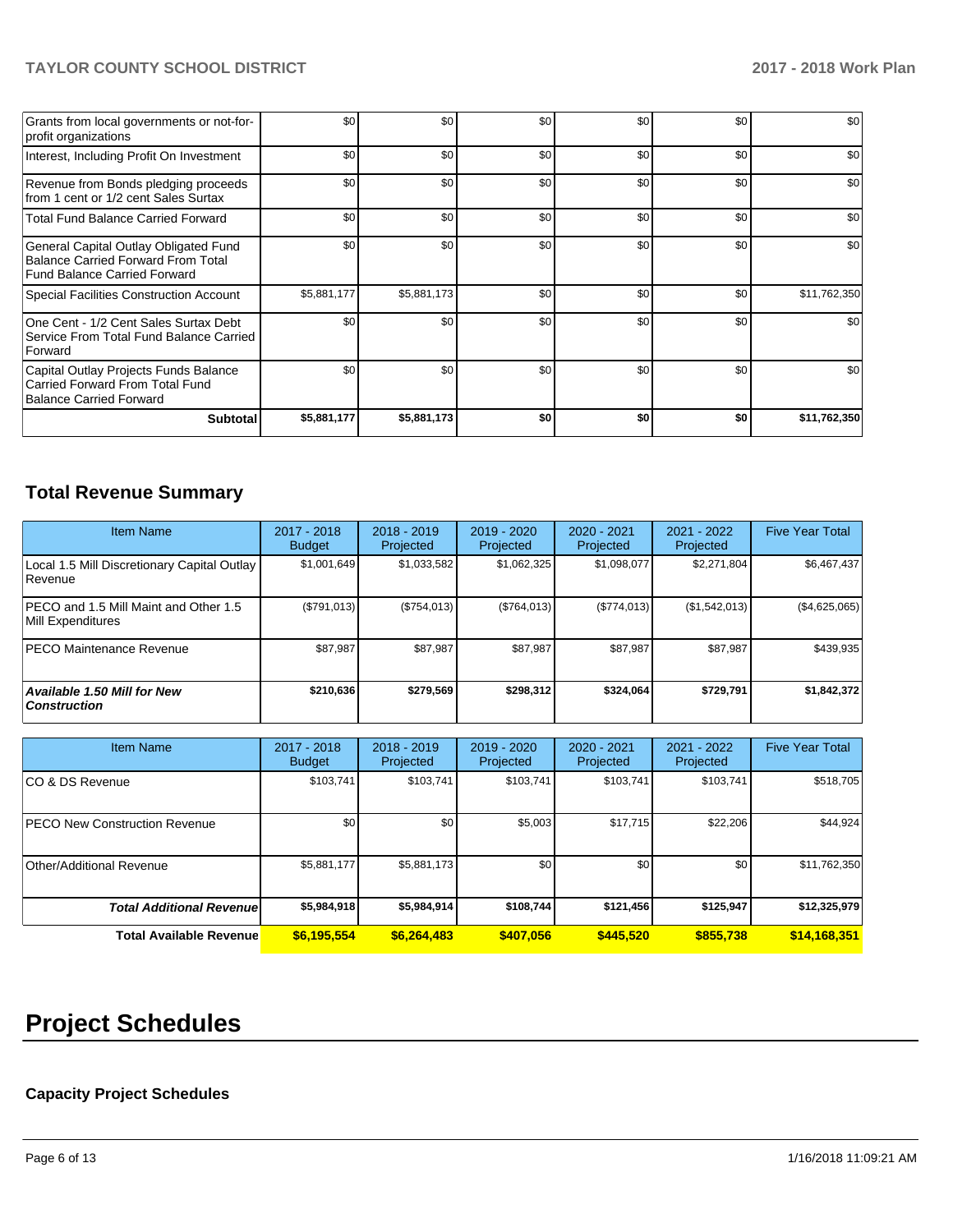A schedule of capital outlay projects necessary to ensure the availability of satisfactory classrooms for the projected student enrollment in K-12 programs.

Nothing reported for this section.

Nothing reported for this section.

#### **Other Project Schedules**

Major renovations, remodeling, and additions of capital outlay projects that do not add capacity to schools.

| <b>Project Description</b>                                        | Location                               | 2017 - 2018<br>Actual Budget | $2018 - 2019$<br>Projected | 2019 - 2020<br>Projected | 2020 - 2021<br>Projected | 2021 - 2022<br>Projected | <b>Total</b> | Funded             |
|-------------------------------------------------------------------|----------------------------------------|------------------------------|----------------------------|--------------------------|--------------------------|--------------------------|--------------|--------------------|
| purchase of new computers for TAYLOR COUNTY HIGH<br>lall teachers |                                        | \$0                          | ا 30                       | \$0                      | ا 30                     | \$0                      |              | \$0 <sup>Yes</sup> |
| replace air handlers and<br>condenser units in auditorium         | <b>ITAYLOR COUNTY</b><br><b>MIDDLE</b> | \$0                          | ا 30                       | \$0                      | ا 30                     | \$0                      |              | $$0$ No            |
|                                                                   |                                        | \$0                          | \$0                        | \$0                      | \$0                      | \$0                      | \$0          |                    |

## **Additional Project Schedules**

Any projects that are not identified in the last approved educational plant survey.

| <b>Project Description</b>            | Location              | <b>Num</b> | 2017 - 2018<br>Classroom Actual Budget | 2018 - 2019<br>Projected | $2019 - 2020$<br>Projected | $2020 - 2021$<br>Projected | 2021 - 2022<br>Projected | <b>Total</b>     | Funded |
|---------------------------------------|-----------------------|------------|----------------------------------------|--------------------------|----------------------------|----------------------------|--------------------------|------------------|--------|
| construct new Perry<br>Primary School | <b>IPERRY PRIMARY</b> | 50 l       | \$5.881.177                            | \$5.881.177              | \$0                        | \$0                        | \$0                      | \$11,762,354 Yes |        |
|                                       |                       | 50         | \$5,881.177                            | \$5,881,177              | \$0                        | \$0                        | \$0                      | \$11,762,354     |        |

## **Non Funded Growth Management Project Schedules**

Schedule indicating which projects, due to planned development, that CANNOT be funded from current revenues projected over the next five years.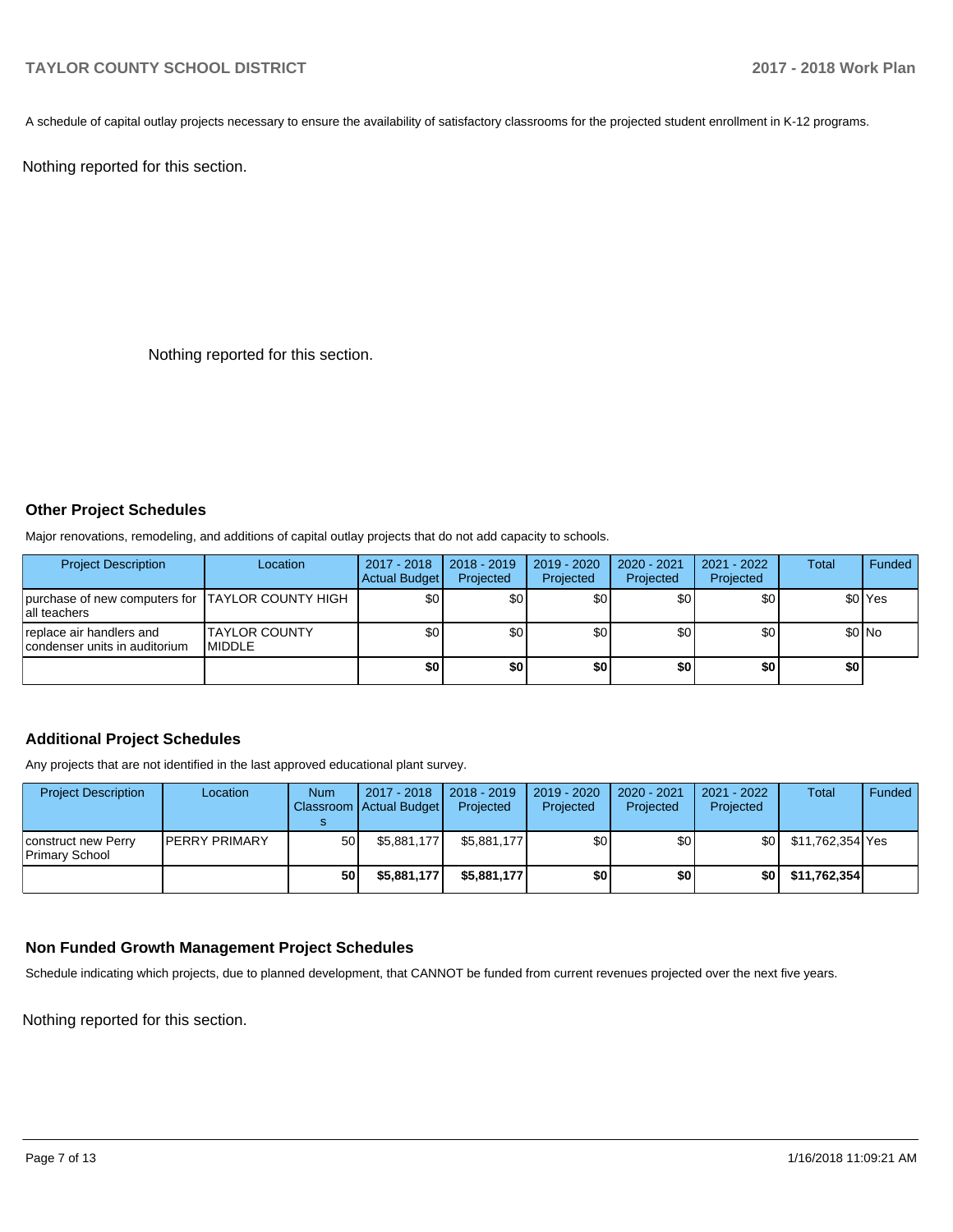## **Tracking**

## **Capacity Tracking**

| Location                                                    | $2017 -$<br>2018 Satis.<br>Stu. Sta. | Actual<br>$2017 -$<br><b>2018 FISH</b><br><b>Capacity</b> | Actual<br>$2016 -$<br>2017<br><b>COFTE</b> | # Class<br><b>Rooms</b> | Actual<br>Average<br>$2017 -$<br>2018 Class<br><b>Size</b> | Actual<br>$2017 -$<br>2018<br><b>Utilization</b> | <b>New</b><br>Stu.<br>Capacity | <b>New</b><br>Rooms to<br>be<br>Added/Re<br>moved | Projected<br>$2021 -$<br>2022<br><b>COFTE</b> | Projected<br>$2021 -$<br>2022<br><b>Utilization</b> | Projected<br>$2021 -$<br>2022 Class<br><b>Size</b> |
|-------------------------------------------------------------|--------------------------------------|-----------------------------------------------------------|--------------------------------------------|-------------------------|------------------------------------------------------------|--------------------------------------------------|--------------------------------|---------------------------------------------------|-----------------------------------------------|-----------------------------------------------------|----------------------------------------------------|
| <b>TAYLOR COUNTY</b><br><b>IMIDDLE</b>                      | 1,001                                | 900                                                       | 533                                        | 44                      | 12                                                         | 59.00 %                                          | 0                              | $\Omega$                                          | 530                                           | 59.00 %                                             | 12                                                 |
| <b>TAYLOR COUNTY</b><br>HEADSTART/PREK/ESE<br><b>CENTER</b> | 401                                  | 401                                                       | 37                                         | 23                      | 2                                                          | 9.00%                                            | <sup>0</sup>                   | $\Omega$                                          | 100 <sub>l</sub>                              | 25.00 %                                             | 4                                                  |
| ISTEINHATCHEE<br><b>SCHOOL</b>                              | 206                                  | 206                                                       | 57                                         | 10                      | 6                                                          | 28.00 %                                          |                                | $\Omega$                                          | 50                                            | 24.00 %                                             | 5                                                  |
| <b>TAYLOR TECHNICAL</b><br>INSTITUTE                        | 261                                  | 313                                                       | 25                                         | 16                      | 2                                                          | 8.00 %                                           | 0                              | $\Omega$                                          | $\Omega$                                      | 0.00%                                               | $\mathbf 0$                                        |
| <b>IPERRY PRIMARY</b>                                       | 670                                  | 670                                                       | 684                                        | 13                      | 53                                                         | 102.00%                                          | 0                              | $\Omega$                                          | 600                                           | 90.00 %                                             | 46                                                 |
| <b>TAYLOR COUNTY HIGH</b>                                   | 911                                  | 774                                                       | 627                                        | 40                      | 16                                                         | 81.00 %                                          | 0                              | $\Omega$                                          | 520                                           | 67.00 %                                             | 13                                                 |
| <b>TAYLOR COUNTY</b><br>ELEMENTARY                          | 932                                  | 932                                                       | 671                                        | 47                      | 14                                                         | 72.00 %                                          | $\Omega$                       | $\Omega$                                          | 600                                           | 64.00 %                                             | 13                                                 |
|                                                             | 4,382                                | 4,196                                                     | 2,632                                      | 193                     | 14                                                         | 62.74 %                                          | 0                              | 0                                                 | 2,400                                         | 57.20 %                                             | 12                                                 |

The COFTE Projected Total (2,400) for 2021 - 2022 must match the Official Forecasted COFTE Total (2,400 ) for 2021 - 2022 before this section can be completed. In the event that the COFTE Projected Total does not match the Official forecasted COFTE, then the Balanced Projected COFTE Table should be used to balance COFTE.

| Projected COFTE for 2021 - 2022 |       |  |  |  |  |  |
|---------------------------------|-------|--|--|--|--|--|
| Elementary (PK-3)               | 929   |  |  |  |  |  |
| Middle $(4-8)$                  | 943   |  |  |  |  |  |
| High (9-12)                     | 528   |  |  |  |  |  |
|                                 | 2,400 |  |  |  |  |  |

| <b>Grade Level Type</b> | <b>Balanced Projected</b><br>COFTE for 2021 - 2022 |
|-------------------------|----------------------------------------------------|
| Elementary (PK-3)       |                                                    |
| Middle $(4-8)$          |                                                    |
| High (9-12)             |                                                    |
|                         | 2,400                                              |

## **Relocatable Replacement**

Number of relocatable classrooms clearly identified and scheduled for replacement in the school board adopted financially feasible 5-year district work program.

| Location                               |   | 2017 - 2018   2018 - 2019   2019 - 2020   2020 - 2021   2021 - 2022   Year 5 Total |  |                 |
|----------------------------------------|---|------------------------------------------------------------------------------------|--|-----------------|
| IPERRY PRIMARY                         |   |                                                                                    |  | 12              |
| <b>Total Relocatable Replacements:</b> | 0 | 12 <sub>1</sub>                                                                    |  | 12 <sub>1</sub> |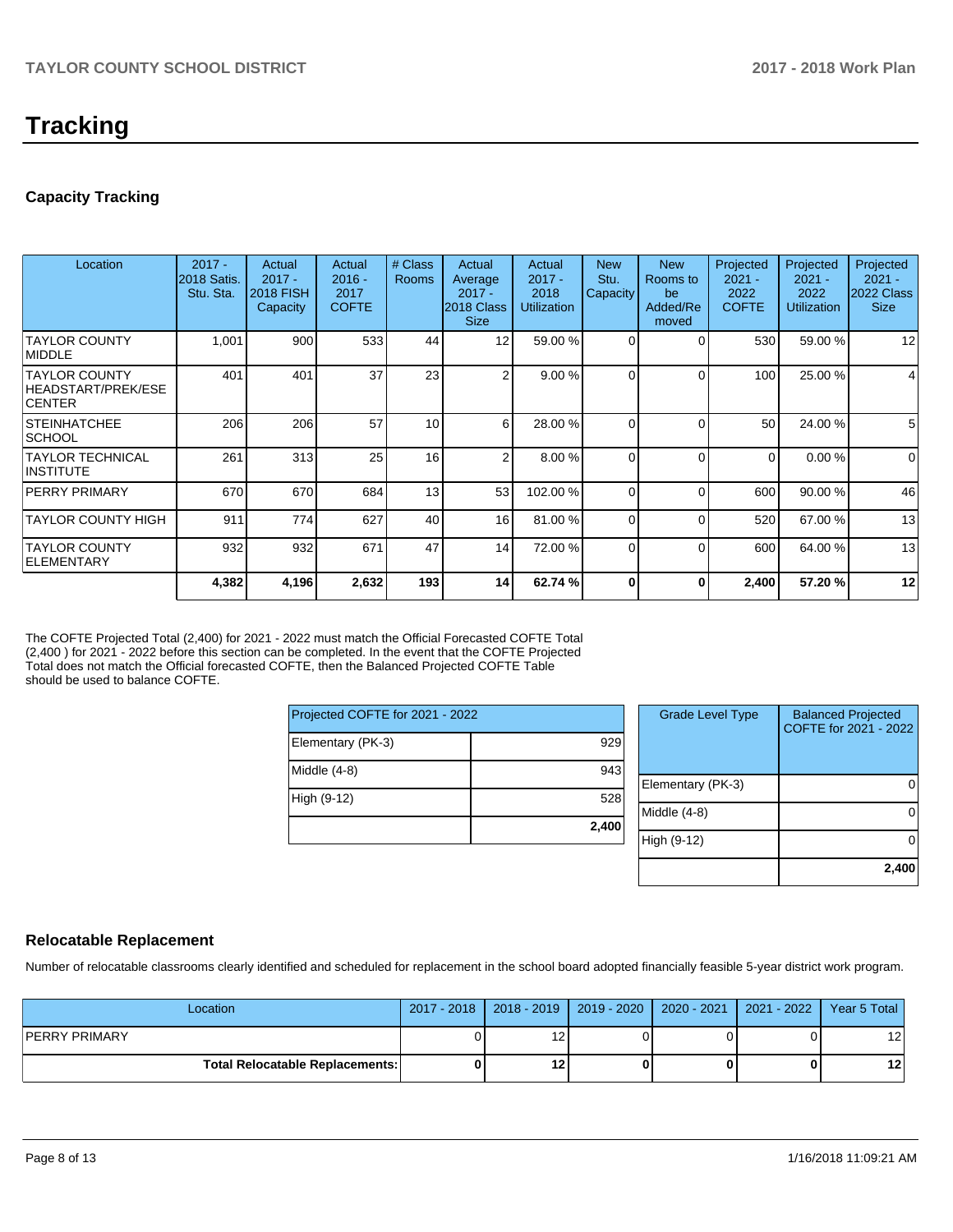### **Charter Schools Tracking**

Information regarding the use of charter schools.

Nothing reported for this section.

## **Special Purpose Classrooms Tracking**

The number of classrooms that will be used for certain special purposes in the current year, by facility and type of classroom, that the district will, 1), not use for educational purposes, and 2), the co-teaching classrooms that are not open plan classrooms and will be used for educational purposes.

| School                               | School Type | $\#$ of Elementary $\#$ of Middle 4-8<br><b>K-3 Classrooms</b>                       | <b>Classrooms</b> | $\#$ of High 9-12<br><b>Classrooms</b> | # of $ESE$<br><b>Classrooms</b> | # of Combo<br><b>Classrooms</b> | Total<br><b>Classrooms</b> |
|--------------------------------------|-------------|--------------------------------------------------------------------------------------|-------------------|----------------------------------------|---------------------------------|---------------------------------|----------------------------|
| <b>Total Educational Classrooms:</b> |             |                                                                                      |                   |                                        |                                 |                                 | 0                          |
|                                      |             |                                                                                      |                   |                                        |                                 |                                 |                            |
| School                               | School Type | $\parallel$ # of Elementary $\parallel$ # of Middle 4-8<br>$K$ 2 Clossrooms $\vdash$ | Clossrooms        | $\#$ of High 9-12<br>Classrooms        | # of $ESE$<br>Clossrooms        | # of Combo<br>Clossrooms        | Total<br>Clossrooms        |

| School                               |  | School Type $\parallel \#$ of Elementary $\parallel \#$ of Middle 4-8 $\parallel \#$ of High 9-12<br>K-3 Classrooms I | <b>Classrooms</b> | <b>Classrooms</b> | # of $ESE$<br><b>Classrooms</b> | # of Combo<br><b>Classrooms</b> | Total<br><b>Classrooms</b> |
|--------------------------------------|--|-----------------------------------------------------------------------------------------------------------------------|-------------------|-------------------|---------------------------------|---------------------------------|----------------------------|
| <b>Total Co-Teaching Classrooms:</b> |  |                                                                                                                       |                   |                   |                                 | 0                               |                            |

#### **Infrastructure Tracking**

**Necessary offsite infrastructure requirements resulting from expansions or new schools. This section should include infrastructure information related to capacity project schedules and other project schedules (Section 4).** 

Not Specified

**Proposed location of planned facilities, whether those locations are consistent with the comprehensive plans of all affected local governments, and recommendations for infrastructure and other improvements to land adjacent to existing facilities. Provisions of 1013.33(12), (13) and (14) and 1013.36 must be addressed for new facilities planned within the 1st three years of the plan (Section 5).** 

Not Specified

**Consistent with Comp Plan?** No

#### **Net New Classrooms**

The number of classrooms, by grade level and type of construction, that were added during the last fiscal year.

| List the net new classrooms added in the 2016 - 2017 fiscal year.                                                                                       |                                                                        |                            | List the net new classrooms to be added in the 2017 - 2018 fiscal<br>year. |                        |                                                                                                                                      |  |  |          |  |
|---------------------------------------------------------------------------------------------------------------------------------------------------------|------------------------------------------------------------------------|----------------------------|----------------------------------------------------------------------------|------------------------|--------------------------------------------------------------------------------------------------------------------------------------|--|--|----------|--|
| "Classrooms" is defined as capacity carrying classrooms that are added to increase<br>capacity to enable the district to meet the Class Size Amendment. | Totals for fiscal year 2017 - 2018 should match totals in Section 15A. |                            |                                                                            |                        |                                                                                                                                      |  |  |          |  |
| Location                                                                                                                                                | $2016 - 2017$ #<br>Permanent                                           | $2016 - 2017$ #<br>Modular | $2016 - 2017$ #<br>Relocatable                                             | $2016 - 2017$<br>Total | $2017 - 2018$ #<br>$2017 - 2018$ #<br>$2017 - 2018$<br>$2017 - 2018$ #<br>Relocatable<br><b>Modular</b><br>Total<br><b>Permanent</b> |  |  |          |  |
| Elementary (PK-3)                                                                                                                                       |                                                                        |                            |                                                                            |                        |                                                                                                                                      |  |  | $\Omega$ |  |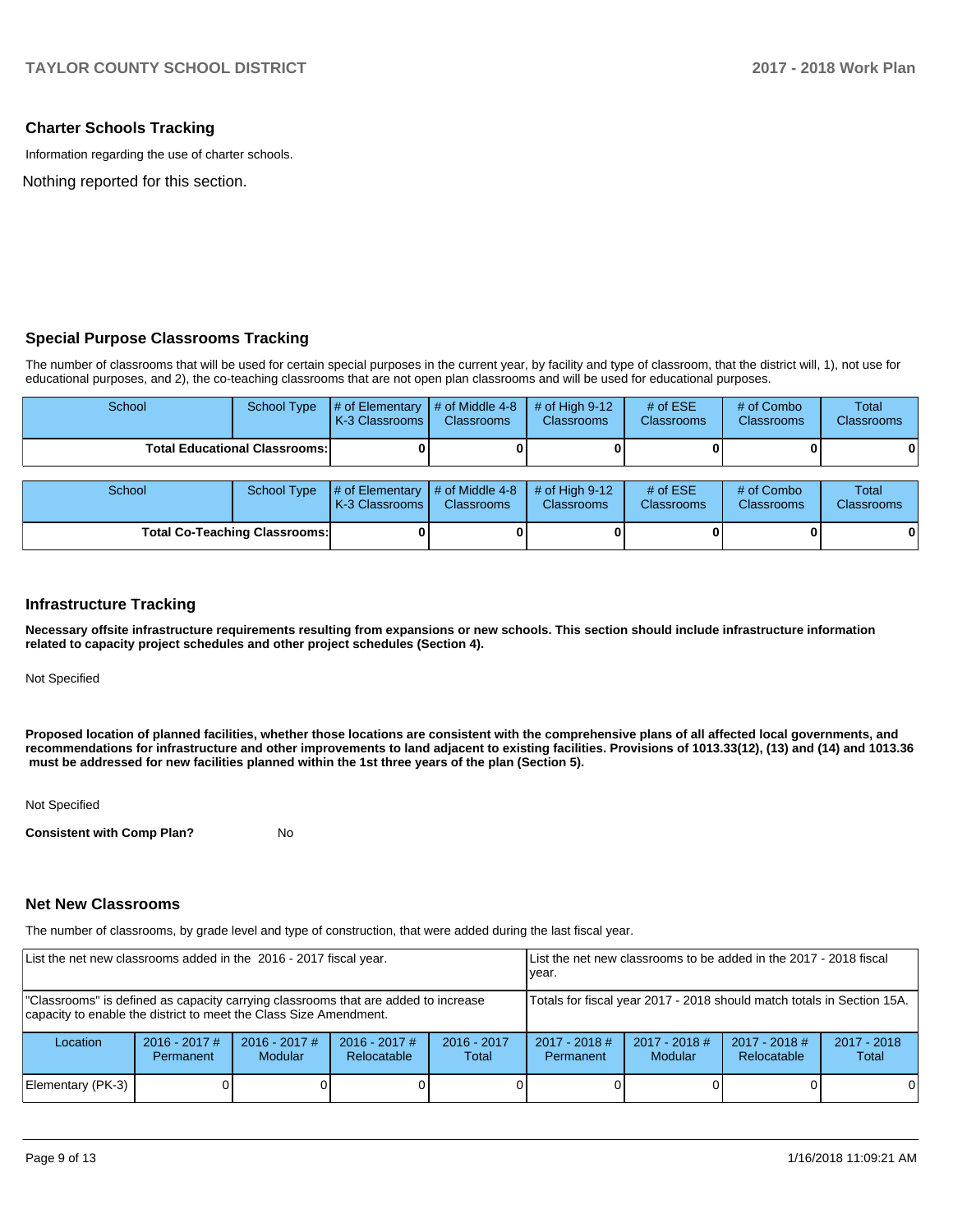| Middle (4-8) |    |   |  |    |
|--------------|----|---|--|----|
| High (9-12)  |    |   |  | OΙ |
|              | 01 | n |  |    |

## **Relocatable Student Stations**

Number of students that will be educated in relocatable units, by school, in the current year, and the projected number of students for each of the years in the workplan.

| <b>Site</b>                                    | $2017 - 2018$ | $2018 - 2019$ | $2019 - 2020$ | 2020 - 2021 | $2021 - 2022$ | 5 Year Average |
|------------------------------------------------|---------------|---------------|---------------|-------------|---------------|----------------|
| TAYLOR COUNTY ELEMENTARY                       |               |               |               |             |               |                |
| <b>TAYLOR COUNTY MIDDLE</b>                    | 22            | 12            |               |             |               |                |
| <b>TAYLOR COUNTY HEADSTART/PREK/ESE CENTER</b> |               |               |               |             |               |                |
| <b>ISTEINHATCHEE SCHOOL</b>                    |               |               |               |             |               |                |
| <b>TAYLOR TECHNICAL INSTITUTE</b>              |               |               |               |             |               |                |
| <b>PERRY PRIMARY</b>                           | <b>36</b>     |               |               |             |               |                |
| ITAYLOR COUNTY HIGH                            |               |               |               |             |               |                |

| <b>Totals for TAYLOR COUNTY SCHOOL DISTRICT</b>   |           |       |       |       |       |                 |
|---------------------------------------------------|-----------|-------|-------|-------|-------|-----------------|
| Total students in relocatables by year.           | <b>58</b> | 12    |       |       |       | 14 <sup>1</sup> |
| Total number of COFTE students projected by year. | 2,590     | 2,502 | 2,447 | 2,411 | 2,400 | 2,470           |
| Percent in relocatables by year.                  | 2%        | 0%    | 0%    | 0 % I | 0 % I | 1 % l           |

## **Leased Facilities Tracking**

Exising leased facilities and plans for the acquisition of leased facilities, including the number of classrooms and student stations, as reported in the educational plant survey, that are planned in that location at the end of the five year workplan.

| Location                                | # of Leased<br>Classrooms 2017 -<br>2018 | <b>FISH Student</b><br><b>Stations</b> | Owner | # of Leased<br>Classrooms 2021 -<br>2022 | <b>FISH Student</b><br><b>Stations</b> |
|-----------------------------------------|------------------------------------------|----------------------------------------|-------|------------------------------------------|----------------------------------------|
| <b>TAYLOR COUNTY MIDDLE</b>             |                                          |                                        |       |                                          |                                        |
| TAYLOR COUNTY HEADSTART/PREK/ESE CENTER | 0                                        |                                        |       | 0                                        |                                        |
| <b>ISTEINHATCHEE SCHOOL</b>             |                                          |                                        |       | 0                                        |                                        |
| <b>TAYLOR TECHNICAL INSTITUTE</b>       | ∩                                        |                                        |       | $\Omega$                                 |                                        |
| <b>PERRY PRIMARY</b>                    |                                          |                                        |       |                                          |                                        |
| <b>TAYLOR COUNTY HIGH</b>               |                                          |                                        |       | $\Omega$                                 |                                        |
| <b>TAYLOR COUNTY ELEMENTARY</b>         |                                          |                                        |       | $\Omega$                                 |                                        |
|                                         | n                                        |                                        |       | O                                        |                                        |

## **Failed Standard Relocatable Tracking**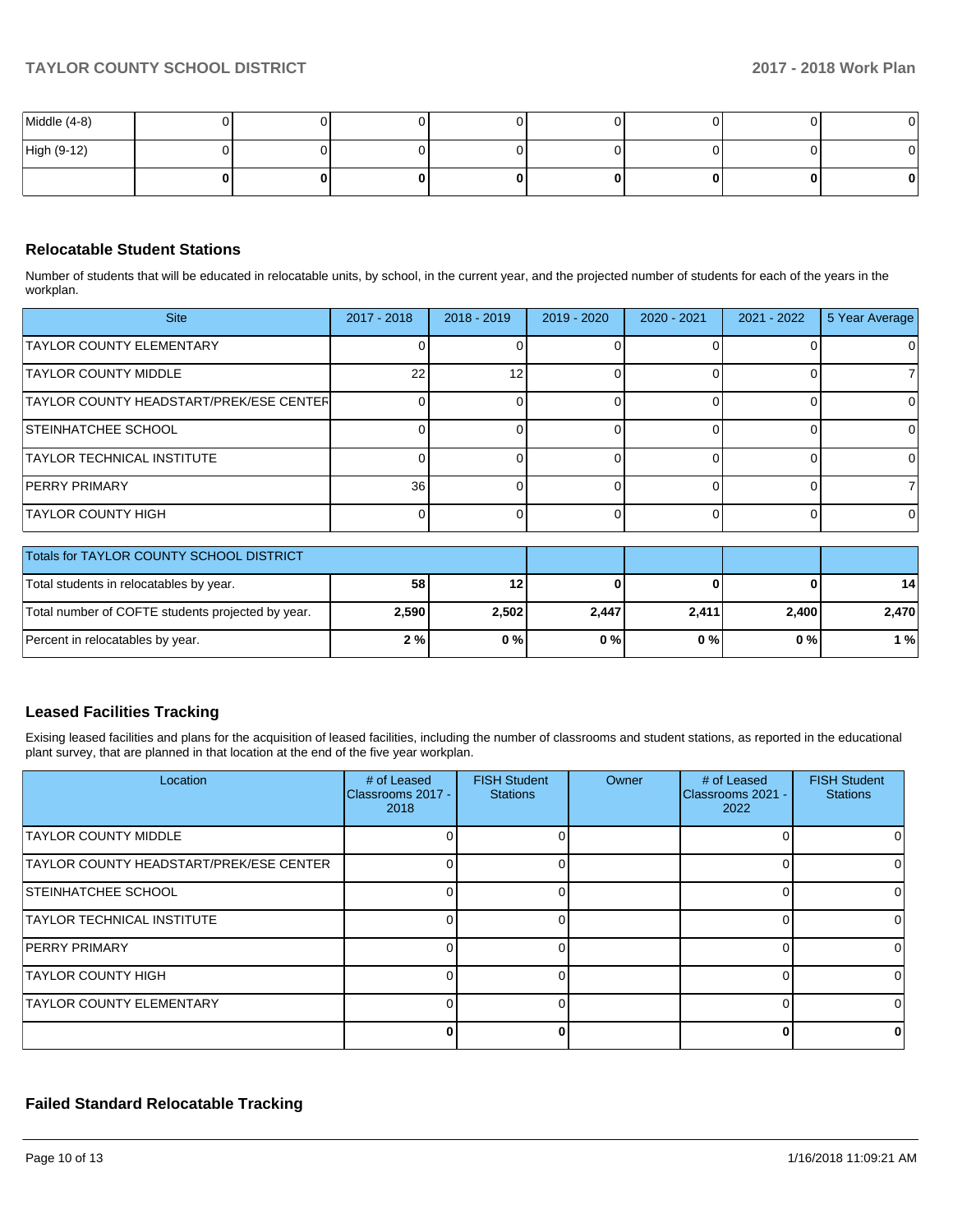Relocatable units currently reported by school, from FISH, and the number of relocatable units identified as 'Failed Standards'.

Nothing reported for this section.

## **Planning**

#### **Class Size Reduction Planning**

**Plans approved by the school board that reduce the need for permanent student stations such as acceptable school capacity levels, redistricting, busing, year-round schools, charter schools, magnet schools, public-private partnerships, multitrack scheduling, grade level organization, block scheduling, or other alternatives.**

The Taylor County School Board has discussed the possibility of building a K-2 school that would replace the existing k-2 school.

#### **School Closure Planning**

**Plans for the closure of any school, including plans for disposition of the facility or usage of facility space, and anticipated revenues.** 

In the event that the district builds a replacement school for Perry Primary, the existing school will be demolished.

## **Long Range Planning**

#### **Ten-Year Maintenance**

District projects and locations regarding the projected need for major renovation, repair, and maintenance projects within the district in years 6-10 beyond the projects plans detailed in the five years covered by the work plan.

Nothing reported for this section.

#### **Ten-Year Capacity**

Schedule of capital outlay projects projected to ensure the availability of satisfactory student stations for the projected student enrollment in K-12 programs for the future 5 years beyond the 5-year district facilities work program.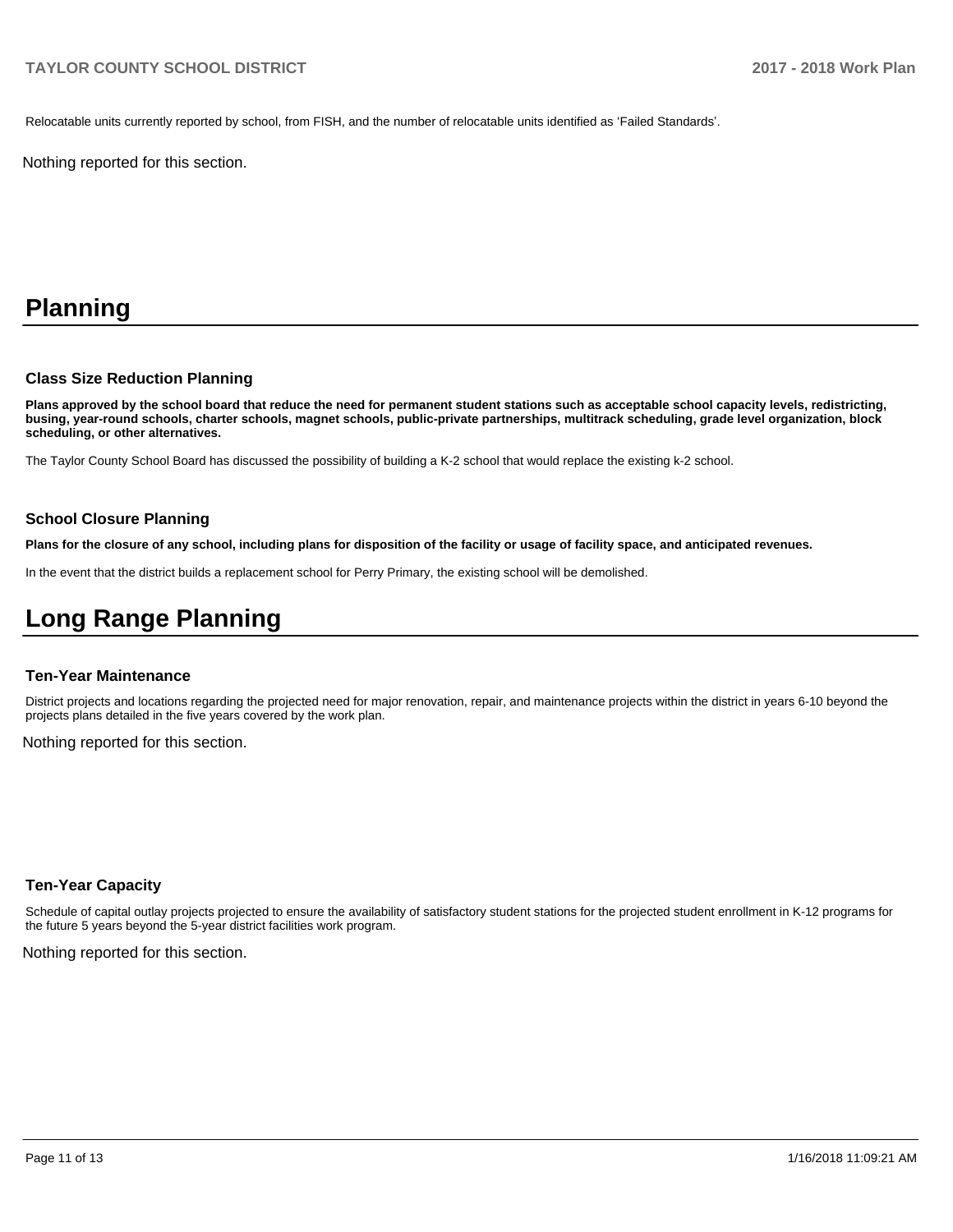## **Ten-Year Planned Utilization**

Schedule of planned capital outlay projects identifying the standard grade groupings, capacities, and planned utilization rates of future educational facilities of the district for both permanent and relocatable facilities.

| Grade Level Projections          | <b>FISH</b><br><b>Student</b><br><b>Stations</b> | Actual 2016 -<br><b>2017 FISH</b><br>Capacity | Actual<br>$2016 -$<br>2017<br><b>COFTE</b> | Actual 2016 - 2017<br><b>Utilization</b> | Actual 2017 - 2018 / 2026 - 2027 new<br>Student Capacity to be added/removed | Projected 2026<br><b>2027 COFTE</b> | Projected 2026 -<br>2027 Utilization |
|----------------------------------|--------------------------------------------------|-----------------------------------------------|--------------------------------------------|------------------------------------------|------------------------------------------------------------------------------|-------------------------------------|--------------------------------------|
| Elementary - District<br>lTotals | 2.209                                            | 2.209                                         | ,448.62                                    | 65.60 %                                  |                                                                              | 700                                 | 31.69 %                              |
| Middle - District Totals         | 1.001                                            | 900                                           | 532.67                                     | 59.22 %                                  |                                                                              | 700                                 | 77.78 %                              |
| High - District Totals           | 911                                              | 774 l                                         | 626.67                                     | 81.01 %                                  |                                                                              | 700                                 | 90.44%                               |
| Other - ESE, etc                 | 428                                              | 313                                           | 24.51                                      | 7.99 %                                   |                                                                              | 100                                 | 31.95 %                              |
|                                  | 4,549                                            | 4,196                                         | 2,632.47                                   | 62.74 %                                  |                                                                              | 2,200                               | 52.43 %                              |

**Combination schools are included with the middle schools for student stations, capacity, COFTE and utilization purposes because these facilities all have a 90% utilization factor. Use this space to explain or define the grade groupings for combination schools.** 

No comments to report.

#### **Ten-Year Infrastructure Planning**

**Proposed Location of Planned New, Remodeled, or New Additions to Facilities in 06 thru 10 out years (Section 28).**

Nothing reported for this section.

Plans for closure of any school, including plans for disposition of the facility or usage of facility space, and anticipated revenues in the 06 thru 10 out **years (Section 29).**

Nothing reported for this section.

### **Twenty-Year Maintenance**

District projects and locations regarding the projected need for major renovation, repair, and maintenance projects within the district in years 11-20 beyond the projects plans detailed in the five years covered by the work plan.

Nothing reported for this section.

### **Twenty-Year Capacity**

Schedule of capital outlay projects projected to ensure the availability of satisfactory student stations for the projected student enrollment in K-12 programs for the future 11-20 years beyond the 5-year district facilities work program.